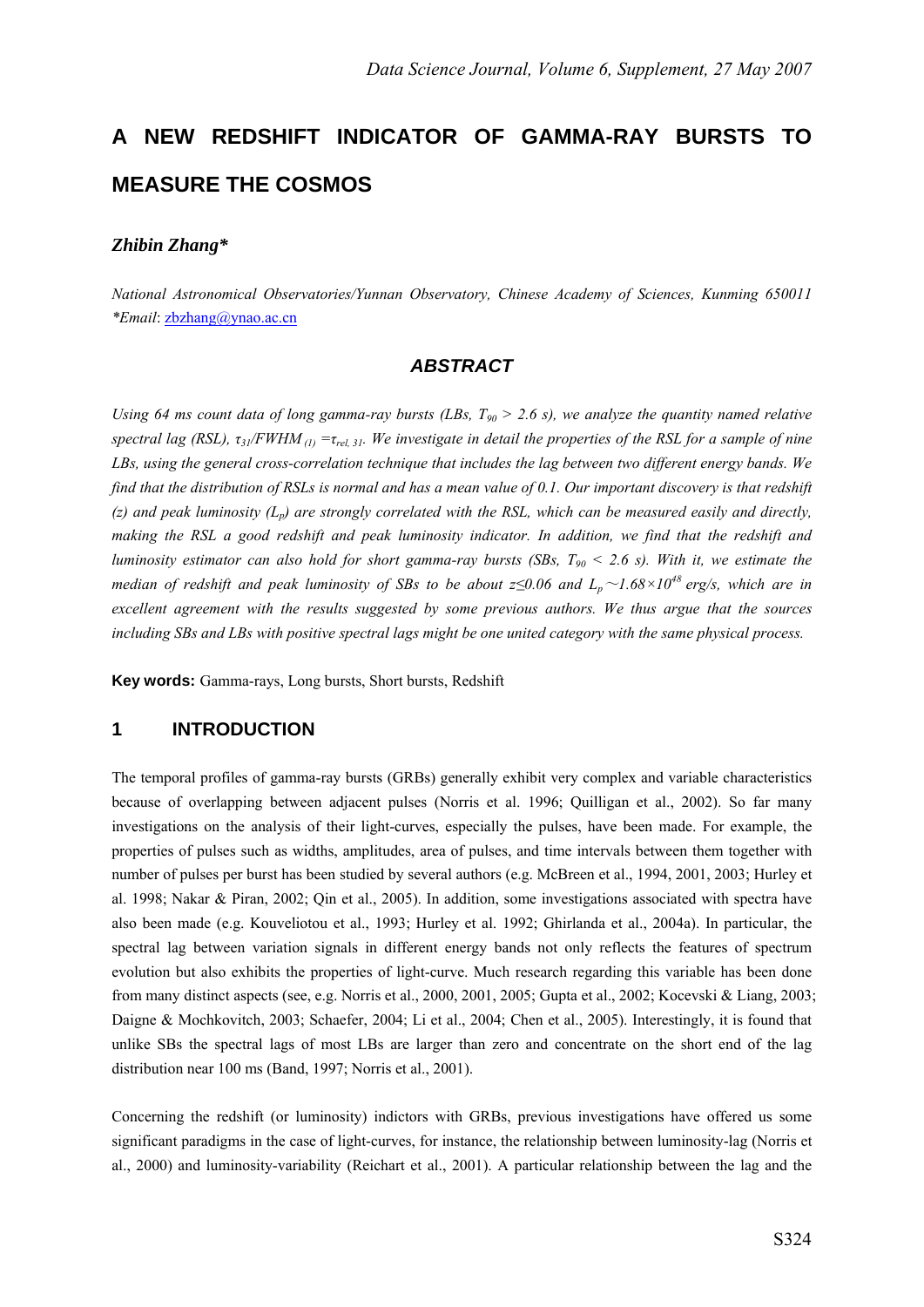variability has been strongly confirmed to prove the reliability of both of these luminosity indicators (Schaefer et al., 2001). On the other hand, other indicators based on GRB spectral features are also constructed subsequently. They originate from either the  $E_p-E_{iso}$  relation (Amati et al., 2002; Atteia, 2003), the  $E_p-L_p$  relation (e.g. Yonetoku et al., 2004), or the  $E_p-E_\gamma$  relation (Ghirlanda et al., 2004b). The spectra and the light-curves are related to each other via the spectral lag.

Norris et al. (2004, 2005) have found that wide pulse width is strongly correlated with spectral lag, and these two parameters may be viewed as mutual surrogates in formulations for estimating GRB luminosity and total energy. Motivated by the above-mentioned developments, our first aim is to analyze the RSLs of LBs in order to see what their distribution is. A further purpose of this work is to search for the possible application of the RSL to cosmological studies.

### **2 DATA PREPARATION**

We use 64 ms count data selected from the current BATSE (Burst And Transient Source Experiment) catalog for LBs, called sample 1, which includes 36 sources. Note that we have only taken into account those bursts with a single pulse in the course of selection. The highly variable temporal structure observed in most bursts is deemed to be produced by internal shocked outflow, provided that the source emitting the relativistic flow is variable enough (e.g. Dermer & Mitman, 1999; Katz, 1994; Rees & Meszaros, 1994; Piran, Shemi, & Narayan, 1993). In this case, the temporal structure generally reflects the activity of the inner engine that drives the bursts (Sari & Piran, 1997). As a result of overlap, it is generally difficult to determine how many pulses complex bursts should comprise or to model the shape of these pulses (Norris et al., 1996; Lee at al,. 2000). Fortunately, the observed peaks have almost one-to-one correlation with the activity of the emitting source, that is to say, each pulse is permissively assumed to be associated with a separate emission episode of one burst (Kobayashi et al., 1997; Kocevski et al,. 2003). On the other hand, spectra parameters for distinct pulses within a burst are different from each other, which allows us to believe the spectral lags between these pulses will show a large difference (Hakkila & Giblin, 2004; Ryde et al., 2005). Therefore we let our sample be composed of the relatively simple and bright bursts dominated by a single pulse event rather than the dim or multi-peak ones for which we could accurately calculate the spectral lags.

The method of selection is not by an automated program (e.g. Scargle, 1998; Norris et al., 2001; Quilligan et al., 2002) but by directly experienced eyes, which in a certain degree could reduce any biases either from denoising techniques or from the pulse identification algorithm itself (Ryde et al., 2003). Lee et al. (2000) have found the number of the pulses within a burst is usually different between energy bands. In principle, a bright-independent analysis is required as the burst duration measurement needs (Bonnell et al., 1997), whereas the level of S/N should be reasonable and reliable. Based on these considerations, the criteria for our sample selection are now constrained as follows: T90 duration  $> 2.6$  s; BATSE peak flux (50-300 KeV)  $> 1.5$  photons cm<sup>-2</sup>s<sup>-1</sup>; and peak count rate ( $> 25 \text{ KeV}$ )  $> 14000 \text{ counts s}^{-1}$ .

In general, the first step in data preparation is to select the appropriate background for subtraction. To handle these data as a whole, an alternative mode of processing involving background subtraction along with denoising is presented here. For each source, we take the signal data as covering the fullest range of the pulse as possible in order to ensure that the contributions of all signals to lags are considered sufficiently. From the point of view of experience, data beyond this range are regarded as the fit of the background. However, for convenience, we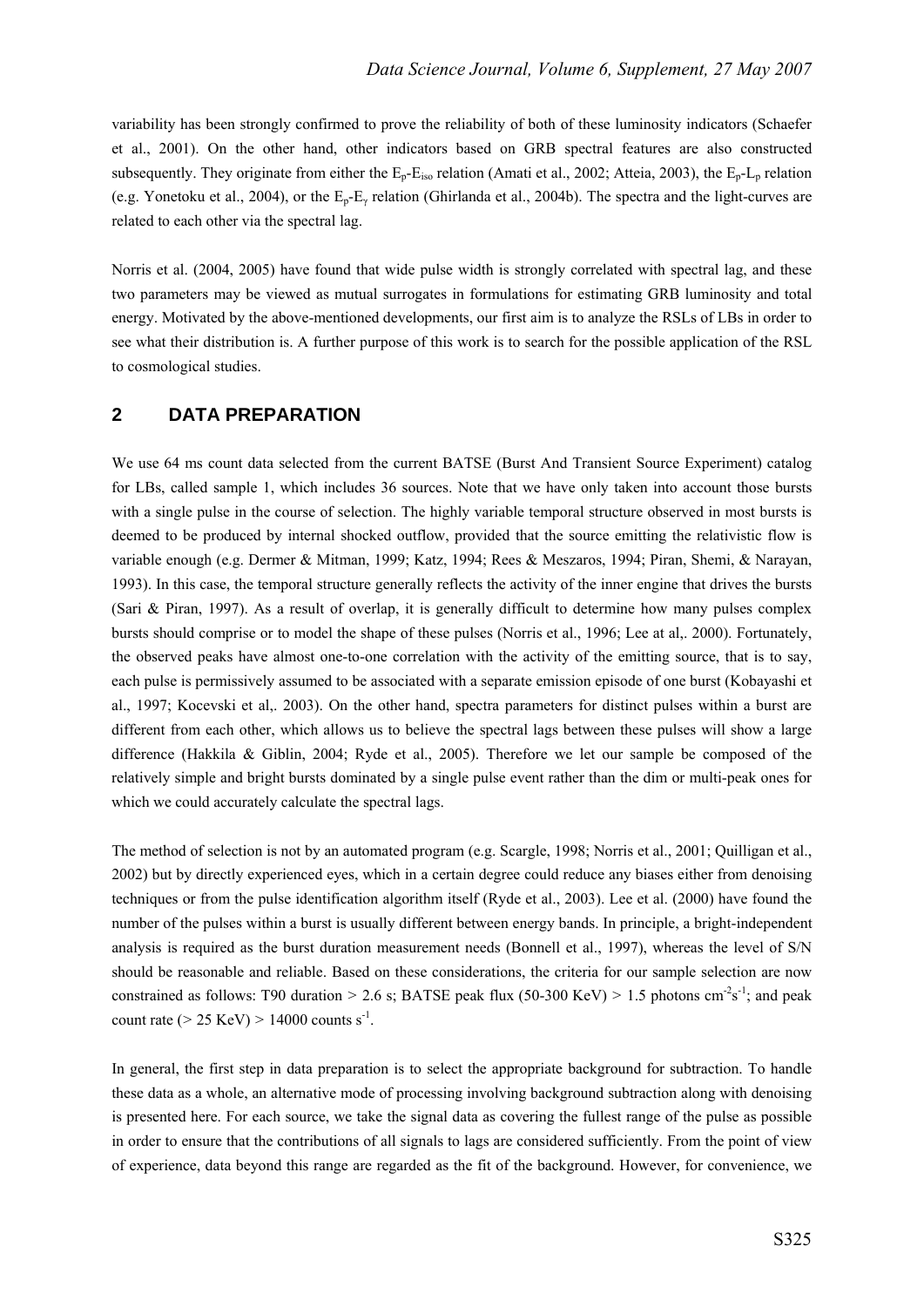prefer disposing of all data involving pre- and post-pulse to processing separately.

Considering the duration and background level of LBs, we first smooth them with the DB3 wavelet using MATLAB software and then fit them with a pulse function plus a quadratic form, namely

$$
F(t) = F_m \left(\frac{t}{t_m}\right)^r \left[\frac{d}{d+r} + \frac{r}{d+r} \left(\frac{t}{t_m}\right)^{(r+1)}\right]^{-(r+d)/(r+1)} + at^2 + bt + c \tag{1}
$$

where the first expression on the right is a quite flexible function (see Eq. (22), Kocevski et al., 2003) applied to describe pulse shapes and the quadratic term represents a background that spans the whole data. The parameter *tm* is the time of the maximum flux, *Fm*, of the pulse, and the quantities *r* and *d* are two indexes describing the rise and decay of pulse profiles respectively. Once the background is subtracted from the fitted data, the remainder is pure signal data, called sample 2, and is not contaminated by background and noise beyond a certain error level. These signal data are just what are needed to use for the analysis of spectra and light-curves.

### **3 RELATIVE SPECTRAL LAG**

In this section we focus our attention on measuring RSLs of the single-peaked events from the above signal data for 36 LB pulses. Using sample 2, we cross-correlate energy bands between energy channels *j* and *k* with the following cross-correlation function (CCF) (Band, 1997)

$$
CCF(\tau; \nu_j, \nu_k) = \frac{\langle \nu_j(t) \nu_k(t+\tau) \rangle}{\sigma_{\nu_j} \sigma_{\nu_k}} (j \neq k)
$$
 (2)

where  $\sigma_{v_i} = \langle v_i^2 \rangle^{1/2}$  [*i*=1,2,3, or 4] represents different energy channels;  $\tau$  is the so-called spectral lag between any two of these channels; and  $v_i$  and  $v_k$  stand for two time series in which they are the respective light curves in two different energy bands. If the considered channels are  $j = 3$  and  $k = 1$ , the spectral lag can be thus written as  $\tau_{31}$ , differing from those previous definitions of spectral lag (e.g. Norris et al., 2000; Gupta et al., 2002). We otherwise define a quantity called RSL, namely

$$
\tau_{\text{rel, 31}} = \tau_{31} / \text{FWHM}_{(1)} \tag{3}
$$

where  $\tau_{31}$  represents the lag between energy bands 3 and 1, and FWHM(1) denotes the full width at half maximum of time profile in energy channel 1. The  $\tau_{31}$  is determined by the location of  $\tau$  where CCF peaks because the CCF curve on this occasion is smooth and resembles a Gaussian shape near its peak. If the data points close to peak are not dense enough, we interpolate them within the range from one-side of the peak to the other. One could find from this definition that  $\tau_{rel, 31}$  is indeed a dimensionless quantity. However, the magnitude of  $\tau_{31}$  is inevitably influenced by error propagation from the fitted parameters shown in Eq. (1). The detailed error analysis can be found in paper I.

With the above measure, we derive the quantities  $\tau_{31}$  and FWHM (1) for sample 2 and then calculate  $\tau_{rel, 31}$ . A plot of the RSLs distribution is illustrated in Figure 1, from which we can find that all the pulses hold positive  $\tau_{rel, 31}$ within the range from 0 to 0.35 and they concentrate on an approximate value of 0.1. Moreover, we fit the distribution with a Gaussian function and get  $\chi^2$ /dof = 1.1 with R<sup>2</sup> = 0.97, which indicates that the distribution of RSLs is consistent with a normal distribution. However, the distributions of FWHM and spectral lags (or time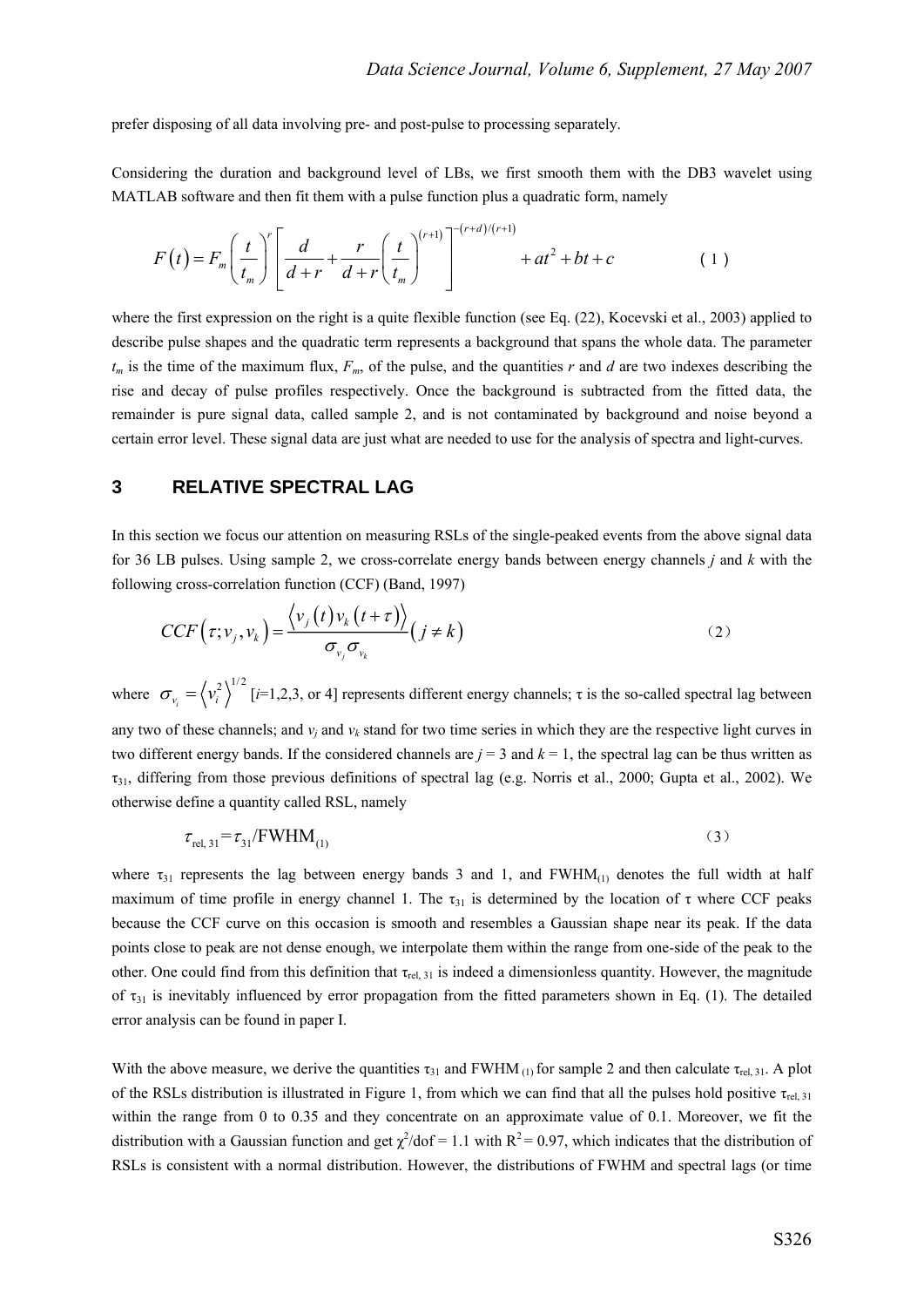intervals) have been found to follow a log-normal instead of normal form (see e.g. Mcbreen et al., 2003). In the following, we pay particular attention to the physical explanation of  $\tau_{rel, 31}$  that makes it a useful tool in astrophysics.



**Figure 1.** Histogram of the distribution of RSLs for LBs with a sample of 36 bright pulses. The smooth curve is a Gaussian function fitted to the distribution, where the mean value is  $\mu=0.102$  and the standard deviation is σ=0.045.

#### **4 REDSHIFT AND LUMINOSITY INDICATOR**

To understand the physical implications of RSLs, we choose one sub-sample, composed of nine long-lag and wide-pulse GRBs with simpler physics owing to more accurate measures, to investigate the relationship of RSL with redshift and luminosity (see Table 1).

| Trigger | rel.31            | $z^a$         | $L_p^a(10^{51}$ |
|---------|-------------------|---------------|-----------------|
| 1       | 2                 | 3             | 4               |
| 1406    | $0.126 + 0.017$   | $1.91 + 0.4$  | $22.8 \pm 10$   |
| 2387    | $0.127 + 0.007$   | $3.76 + 0.4$  | $176 + 50$      |
| 2665    | $0.166 + 0.014$   | $1.19 + 0.11$ | $11 + 2$        |
| 3257    | $0.059 + 0.003$   | $11.97 + 1.6$ | 1750+600        |
| 6504    | $0.105 + 0.006$   | $1.67 + 0.07$ | 40+4            |
| 6625    | $0.101 + 0.04$    | $2.18 + 0.4$  | $15.8 + 6$      |
| 7293    | $0.092 + 0.009$   | $8.48 + 3$    | 733±500         |
| 7588    | $0.149 \pm 0.027$ | $1.44 + 0.08$ | $7.79 + 2.2$    |
| 7648    | $0.192 + 0.036$   | 0.43 h        | $0.54 + 0.1$    |

**Table 1.** Parameters for observed and modeled data in sub-sample

**Notes.** Redshift (col. 3) and peak luminosity (col. 4) estimated by the  $E_p - L_p$  relation have been borrowed from Yonetoku et al. (2004) due to lack of the information about these sources except for trigger 7648 whose z and L<sub>P</sub>  $(10^{51}$ erg/s) is offered by Galama et al. (1999) and Guidorzi et al. (2005) respectively.

**References:** a. (Yonetoku et al., 2004); b. (Galama et al., 1999); c. (Guidorzi et al., 2005).

As Atteia (2005) points out, whether redshift indictors are good or not is determined by the degree of correlation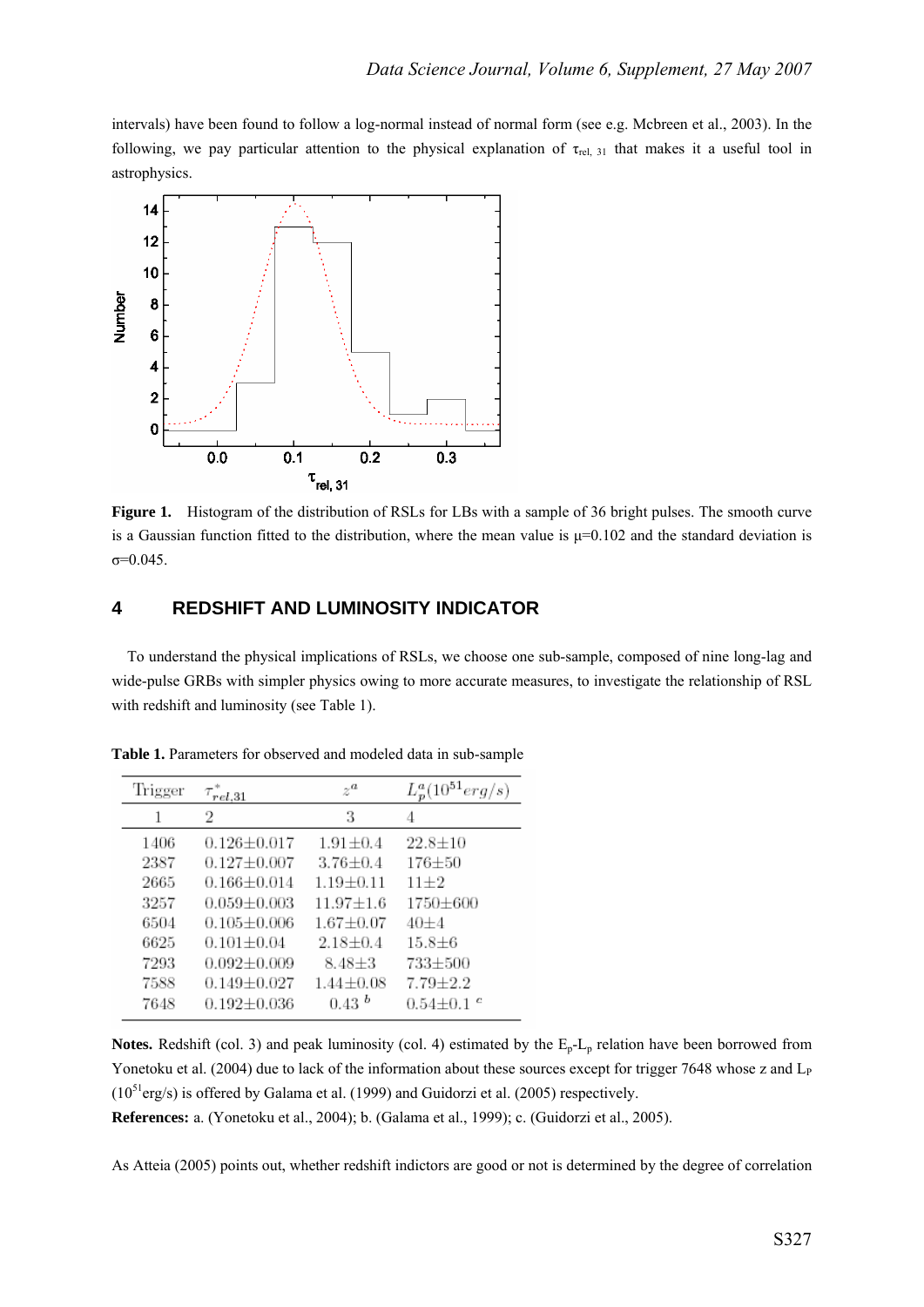between redshift and the indicators, which are generally combinations of GRB parameters with a small intrinsic scatter. To test the validity of  $\tau_{rel, 31}$  as the redshift indicator, we contrast the observed data with the theoretical model in Figure 2. From Figure 2 (a) and (b), the best fits to a linear model can be written as

$$
\begin{cases}\n\log z = (1.56 \pm 0.24) - (9.66 \pm 1.86) \tau_{rel,31} \\
\log L_p = (55.44 \pm 0.63) - (23.07 \pm 4.88) \tau_{rel,31}\n\end{cases}
$$
\n(4)

with spearman rank-order correlation coefficients of -0.88 ( $P \sim 1.5 \times 10^{-3}$ ) for the former and -0.83 ( $P \sim 5 \times 10^{-3}$ )

for the latter. This indicates the relatively accurate connection between the RSLs and the redshift (or luminosity) does exist. Provided the  $\tau_{rel, 31}$  is measured, using Eq. (4) one could precisely estimate redshifts and peak luminosities of those sources without the information of observed spectral lines. From this viewpoint, the quantity  $\tau_{rel, 31}$  can be regarded as an ideal indicator of redshift and/or luminosity. Meanwhile, the RSLs might be utilized to constrain the cosmological parameters (say,  $\Omega_m$ ,  $\Omega_\Lambda$ , H<sub>0</sub>) once redshift and luminosity have been determined by Eq. (4) simultaneously. Certainly, the realization of this possibility requires us to eliminate selection effects as much as we can in advance, not only in observations but also in calculations.



Figure 2. Calibration curves for the relative spectral lags, RSL. Plots of RSL vs. redshift and peak luminosity can be used to calibrate redshift and/or luminosity indicators. The plots here can be fitted to yield Eq. (4) (marked with the straight red lines in panels a and b).

#### **5 APPLICATIONS**

As has been known from Eq. (4), the RSL,  $\tau_{rel, 31}$ , could be used as a good redshift and luminosity indicator for LBs. Because pulse widths and spectral lags are respectively proportional to Γ-2 approximately (Qin et al., 2004; Zhang  $\&$  Qin, 2005), RSL could be an intrinsic physical quantity, which allows us to assume that the above two relationships also exist for SBs. In this case we can estimate the redshift and luminosity of SBs with the measured RSLs.

We have found the RSLs of SBs are normally distributed with  $\sigma$ = 0.42 and  $\mu$ =0.082 (Zhang et al., 2006b). Based on this distribution, we reproduce a sample including 100 sources, from which we select those with positive RSLs as a new sample of 66 SBs. Applying Eq. (4) to this sub-sample we calculate the median redshift to be about 0.03, which is consistent with the result  $z \le 0.06$  (e.g. Ghirlanda et al., 2006) and thus corresponds to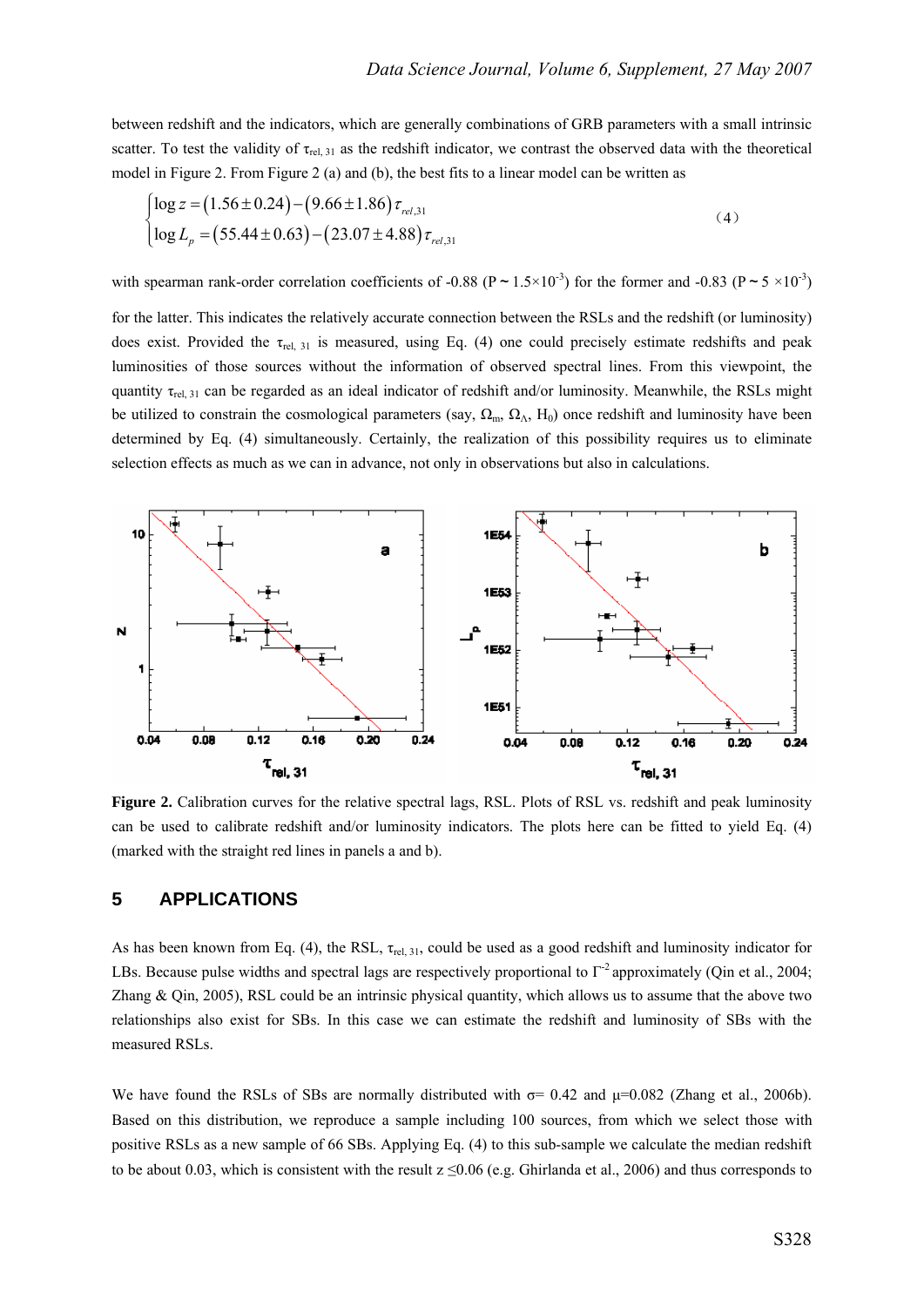the discovery originated at the low redshift universe for most SBs (Magliocchetti et al., 2003; Tanvir et al., 2005). In addition, we can create from this model a fraction of the SB population at higher redshift  $z \le 36$ , which is beyond the range of  $z \sim 15{\text -}20$  found by Lamb & Reichard (2000; see also Lloyd-Ronning et al., 2002; Schaefer, 2003) but is in agreement with the suggestion of Levan et al. (2006). In that case, the GRBs could be the best candidate to study the very early universe for z>6.29 (e.g. Kawai et al., 2005). Also, we gain the median peak luminosity ~  $1.68 \times 10^{48}$  erg/s, which is in accordance with the previous estimate (e.g. Guetta & Piran, 2005).

The striking consistency of theories with observations seems to show that both short and long bursts with positive time lags can indeed be united as one category and can have the same redshift and luminosity estimators as Eq. (4). With an increasing number of afterglow observations of SBs, whether or not the redshift and luminosity indicator can also hold for SBs is expected to be answered accurately.

#### **6 ACKNOWLEDGMENTS**

I would like to thank Dr D. Kocevski for his helpful discussions on the lags in SBs.

# **7 REFERENCES**

Amati, L., Frontera, F., Tavani, M., et al. (2002) Intrinsic spectra and energetics of BeppoSAX Gamma-Ray Bursts with known redshifts. *A&A 390*, 81.

Atteia, J. L. (2003) A simple empirical redshift indicator for gamma-ray bursts. *A&A 407*, L1.

Atteia, J. L. (2005) Redshift indicators for gamma-ray bursts. *Astro-ph*/0505074.

Band, D. L. (1997) Gamma-Ray Burst Spectral Evolution through Cross-Correlations of Discriminator Light Curves. *ApJ 486*, 928.

Bonnell, J. T., Norris, J. P., Nemiroff, R. J., et al. (1997) Brightness-independent Measurements of Gamma-Ray Burst Durations. *ApJ 490*, 79.

Chen, L., Lou, Y.-Q., Wu, M., et al. (2005) Distribution of Spectral Lags in Gamma-Ray Bursts. *ApJ 619*, 983.

Daigne, F. & Mochkovitch, R. (2003) The physics of pulses in gamma-ray bursts: emission processes, temporal profiles and time-lags. *MNRAS 342*, 587.

Dermer, C. D. & Mitman, K. E. (1999) Short-Timescale Variability in the External Shock Model of Gamma-Ray Bursts. *ApJ 513*, L5.

Ghirlanda, G., Ghisellini, G., & Celotti, A. (2004a) The spectra of short gamma-ray bursts. *A&A 422*, L55.

Ghirlanda, G., Ghisellini, G., & Lazzati, D. (2004b) The Collimation-corrected Gamma-Ray Burst Energies Correlate with the Peak Energy of Their nuF<sub>nu</sub> Spectrum. *ApJ* 616, 331.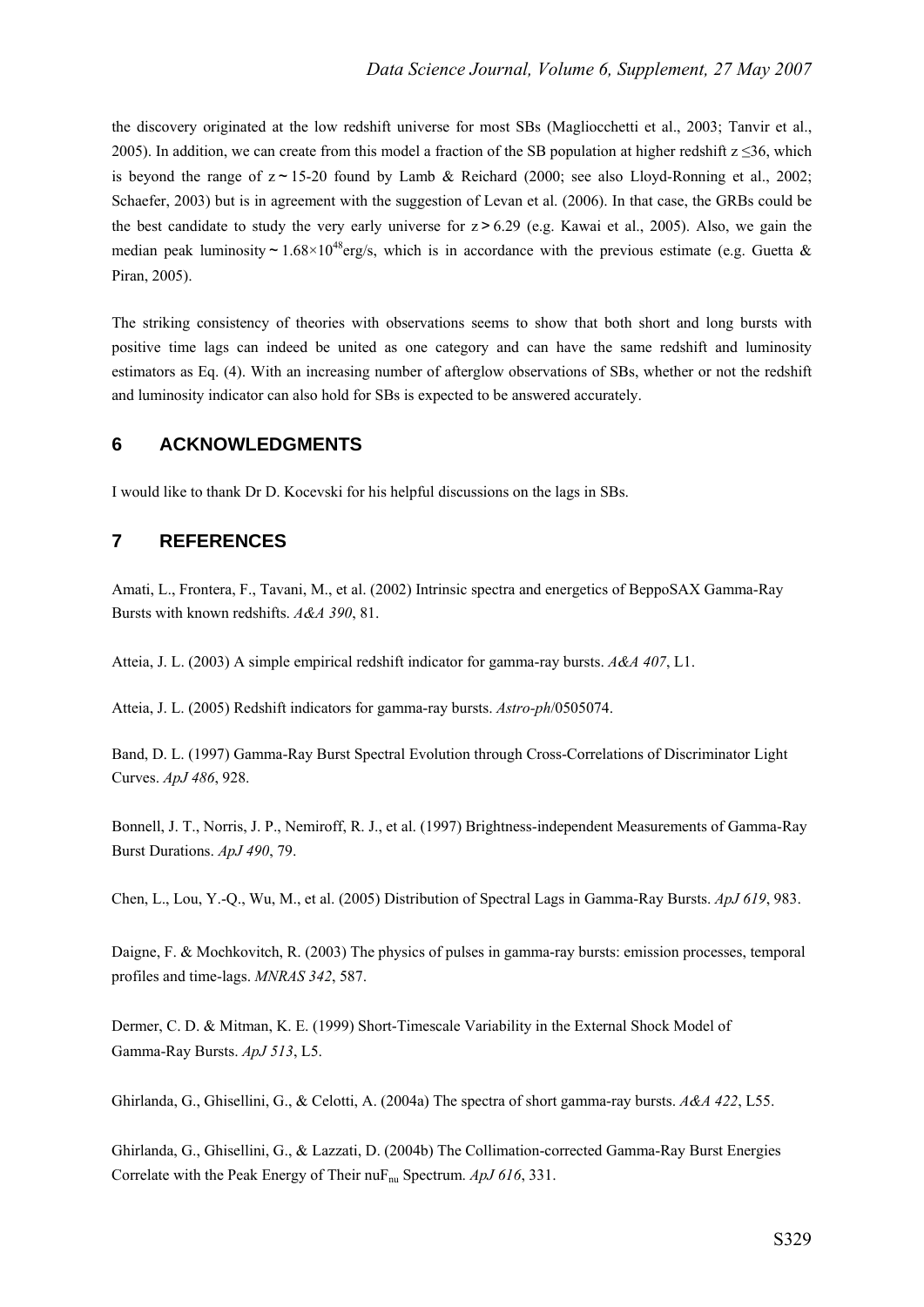Ghirlanda, G., et al. (2006) On the correlation of short gamma-ray bursts and clusters of galaxies. *MNRAS 368*, L20.

Guetta, D. & Piran, T. (2005) The luminosity and redshift distributions of short-duration GRBs. *A &A 435*, 421.

Gupta, V., Gupta, P. D., & Bhat, P. N.(2002) Study of Spectral Lag for Short GRBs. *astro-ph*/0206402.

Hakkila, J. & Giblin, T. W. (2004) Quiescent Burst Evidence for Two Distinct Gamma-Ray Burst Emission Components. *ApJ 610*, 361.

Hurley, K., Kargatis, V., Liang, E., et al. (1992) Spectral variations in gamma-ray bursts. *AIPC 265*, 195.

Hurley, K. J., McBreen, B., Quilligan, F., et al. (1998) Wavelet Analysis and Lognormal Distributions in GRBS. *AIPC 428*, 191.

Katz, J. (1994) Two populations and models of gamma-ray bursts. *ApJ 422*, 248.

Kawai, N., et al. (2005) GRB 050904: Subaru Optical Spectroscopy. *GCN 3937*, 1.

Kobayashi, S., Piran, T., & Sari, R. (1997) Can Internal Shocks Produce the Variability in Gamma-Ray Bursts? *ApJ 490*, 92.

Kouveliotou, C., Meegan, C. A., Fishman, G. J., et al. (1993) Identification of two classes of gamma-ray bursts. *ApJ 413*, L101.

Kocevski, D., Ryde, F., & Liang, E. (2003) Search for Relativistic Curvature Effects in Gamma-Ray Burst Pulses. *ApJ 596*, 389.

Lamb, D. & Reichart, D. E. (2000) Gamma-Ray Bursts as a Probe of the Very High Redshift Universe. *APJ 536*, 1.

Levan, A. J., Wynn, G. A., Chapman, R., et al. (2006) Short gamma-ray bursts in old populations: magnetars from white dwarf-white dwarf mergers. *MNRAS 368*, L1.

Lee, A., Bloom, E. D., & Petrosian, V. (2000) Properties of Gamma-Ray Burst Time Profiles Using Pulse Decomposition Analysis. *ApJS 131*, 1.

Li, T. P., Qu, J. L., Feng, H., et al. (2004) Timescale Analysis of Spectral Lags. *ChJAA 4*, 583.

Lloyd-Ronning, N. M., Fryer, C. L., & Ramirez-Ruiz, E.(2002) Cosmological Aspects of Gamma-Ray Bursts: Luminosity Evolution and an Estimate of the Star Formation Rate at High Redshifts. *ApJ 574*, 554.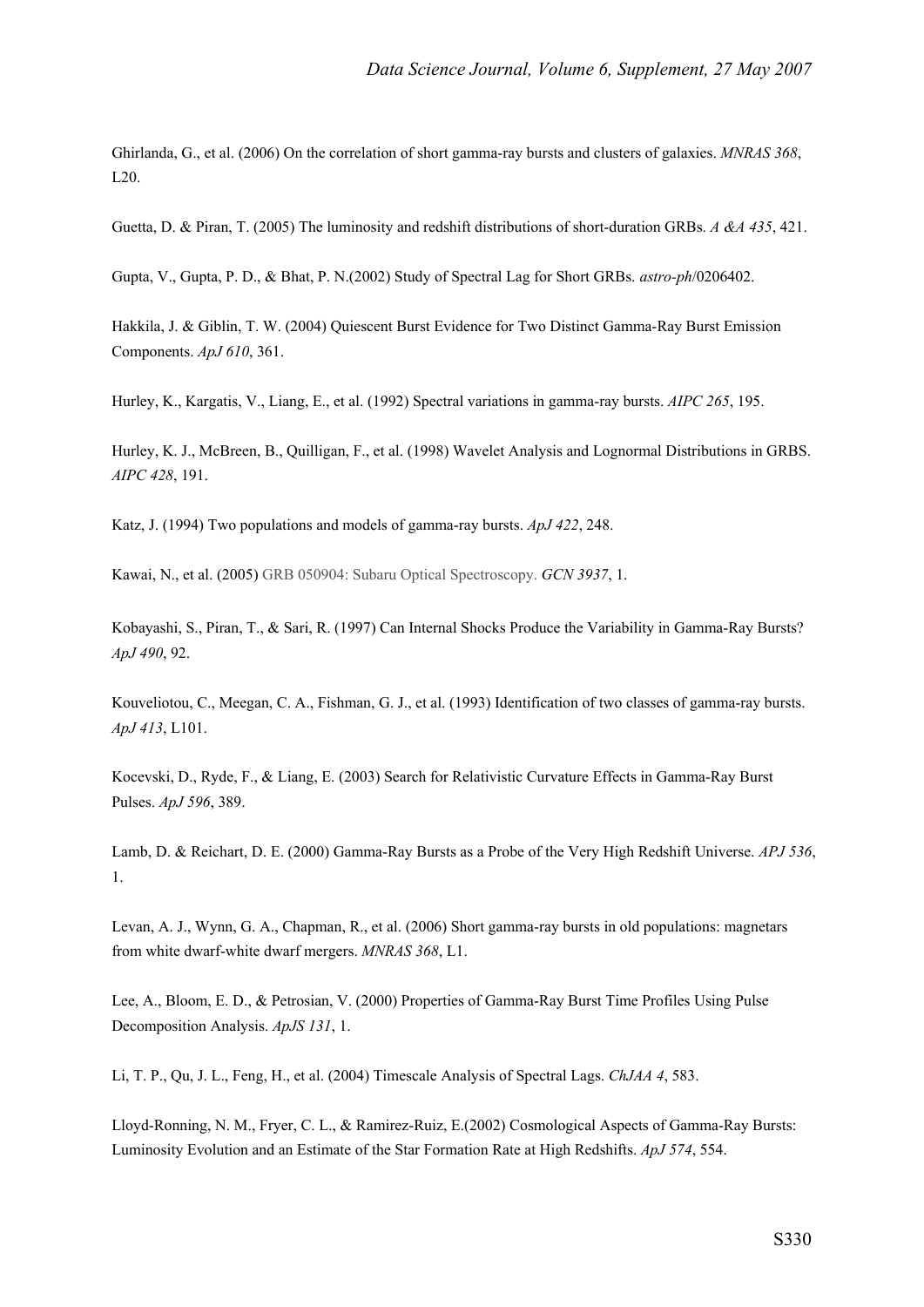Magliocchetti, M., Ghirlanda, G., & Celotti A. (2003) Evidence for anisotropy in the distribution of short-lived gamma-ray bursts. *MNRAS 343*, 255.

McBreen, B., Hurley, K. J., Long, R., Metcalfe, L. (1994) Lognormal Distributions in Gamma-Ray Bursts and Cosmic Lightning. *MNRAS 271*, 662.

McBreen, S., Quilligan, F., McBreen, B., et al. (2001) Temporal properties of the short gamma-ray bursts. *A&A 380*, L31.

McBreen, S., Quilligan, F., McBreen, B., et al. (2003) Temporal Properties of Short and Long Gamma-Ray Bursts. *AIPC 662*, 280.

Nakar, E. & Piran, T. (2002) Temporal properties of short gamma-ray bursts. *MNRAS 330*, 920.

Norris, J. P., Nemiroff, R. J., Bonnell, J. T., et al. (1996) Attributes of Pulses in Long Bright Gamma-Ray Bursts. *ApJ 459*, 393.

Norris, J. P., Marani, G. F., & Bonnell, J. T. (2000) Connection between Energy-dependent Lags and Peak Luminosity in Gamma-Ray Bursts. *ApJ 534*, 248.

Norris, J. P., Scargle, J. D., & Bonnell, J. T. (2001) Short Gamma-Ray Bursts Are Different. *astro-ph*/0105108.

Norris, J. P., Bonnell, J. T., Kazanas, D., et al. (2004) Long-Lag, Wide-Pulse, Gamma-Ray Bursts. *AAS 205*, 6804.

Norris, J. P., Bonnell, J. T., Kazanas D., et al. (2005) Long-Lag, Wide-Pulse Gamma-Ray Bursts. *ApJ 627*, 324.

Piran, T., Shemi, A., Narayan, R. (1993) Hydrodynamics of Relativistic Fireballs. *MNRAS 263*, 861.

Qin, Y. P., Zhang, Z. B., Zhang, F. W., et al. (2004) Characteristics of Profiles of Gamma-Ray Burst Pulses Associated with the Doppler Effect of Fireballs. *ApJ 617*, 439.

Qin, Y. P., Dong, Y. M., Lu, R. J., et al. (2005) Relationship between the Gamma-Ray Burst Pulse Width and Energy Due to the Doppler Effect of Fireballs. *ApJ 632*, 1008.

Quilligan, F., McBreen, B., Hanlon, L., et al. (2002) Temporal properties of gamma ray bursts as signatures of jets from the central engine. *A &A 385*, 377.

Rees, M. J., & Meszaros, P. (1994) Unsteady outflow models for cosmological gamma-ray bursts. *ApJ 430*, L93.

Reichart, D. E., Lamb, D. Q., Fenimore, E. E., et al. (2001) A Possible Cepheid-like Luminosity Estimator for the Long Gamma-Ray Bursts. *ApJ 552*, 57.